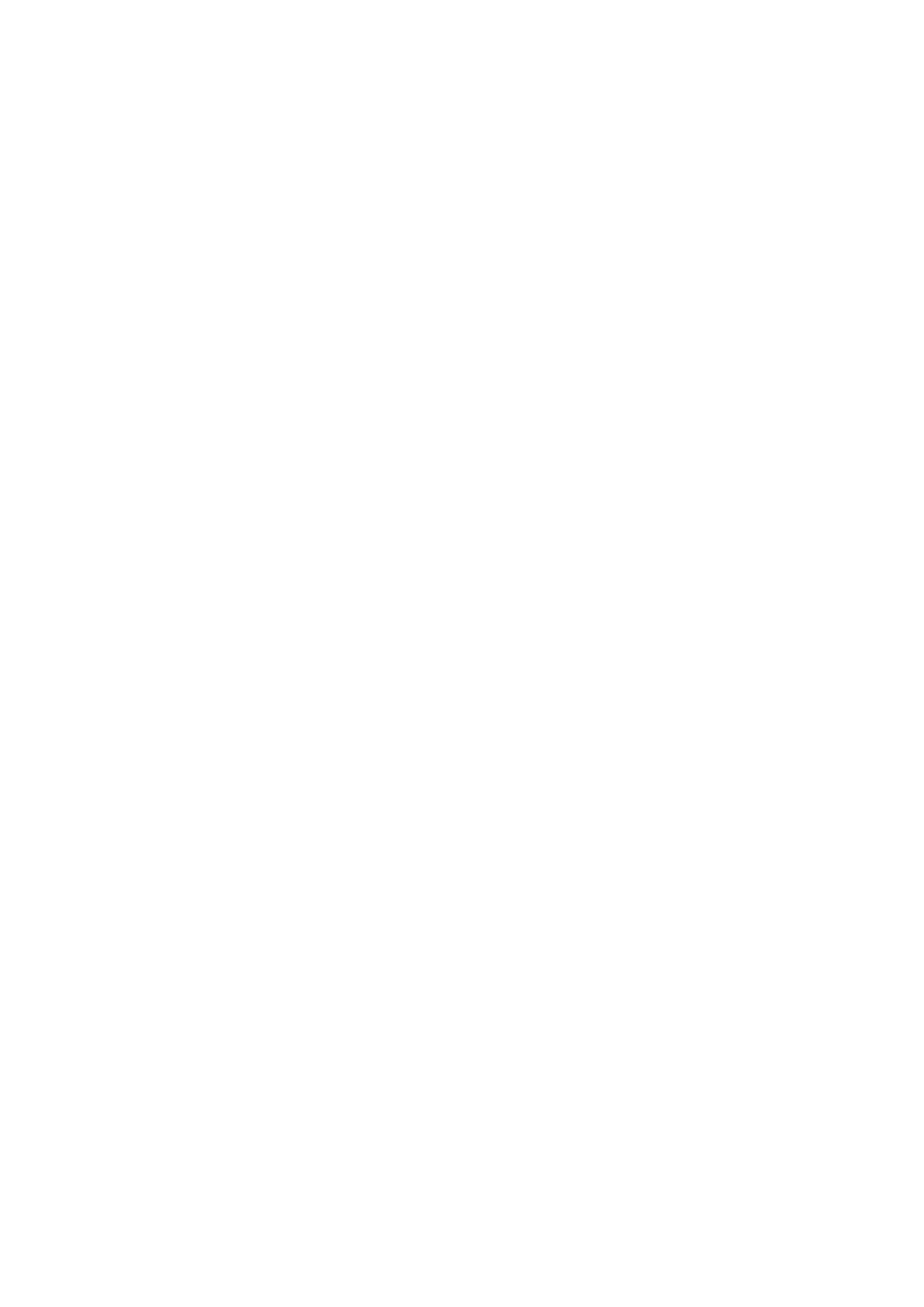Statutory Document No. 0238/13



*Town and Country Planning Act 1999*

# **TOWN AND COUNTRY PLANNING (DEVELOPMENT PROCEDURE) (NO 2) ORDER 2013**

*Approved by Tynwald: 9 July 2013 Coming into Operation: 1 August 2013*

The Department of Infrastructure makes the following Order under sections 8, 9(1), 10 and 11(3) of the Town and Country Planning Act 1999.

#### <span id="page-2-0"></span>**1 Title**

This Order is the Town and Country Planning (Development Procedure) (No 2) Order 2013.

#### <span id="page-2-1"></span>**2 Commencement**

If approved by Tynwald, this Order comes into operation on 1 August 2013<sup>1</sup> .

### <span id="page-2-2"></span>**3 Interpretation**

In this Order —

"**Act**" means the Town and Country Planning Act 1999;

"**appellant**" means a person by whom an appeal is made under article 8;

- "**applicant**" means a person who makes an application for planning approval under article 4;
- "**application**" means an application for planning approval under article 4;
- "**interested person**" means any person whom the Department decides under article 6(3) has sufficient interest in the subject matter of the application to take part in any subsequent proceedings relating to it and any person mentioned in article 6(4);
- "**planning inspector**" means a person whose name appears on a list approved for the purposes of this Order by the Council of Ministers;

<sup>&</sup>lt;sup>1</sup> Tynwald approval is required by section 44(1) of the Act



1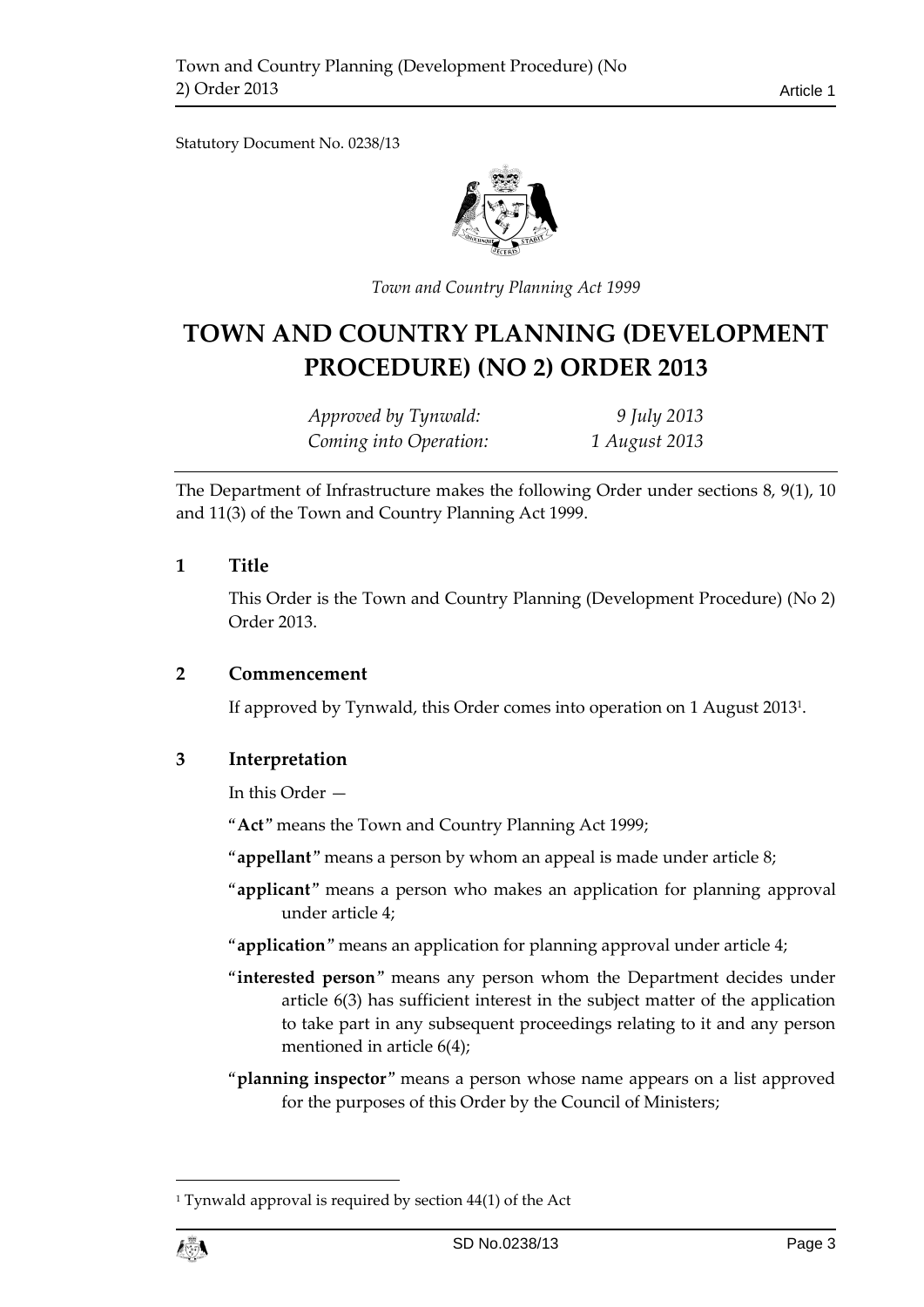"**written submissions**" includes supporting documents and comments, objections, responses or views expressed in writing.

# <span id="page-3-0"></span>**4 Applications for planning approval**

- (1) An application to the Department for planning approval must be made on a form supplied by the Department, signed by the applicant or the applicant's agent, and include —
	- (a) the particulars specified in Schedule 1 and a certificate in the form set out in Schedule 2;
	- (b) such further particulars as the Department may at any time before the final determination of the application direct to be furnished in any particular case; and
	- (c) a planning application fee as prescribed in an order made by the Department under section 1(1) of the Fees and Duties Act 1989.
- (2) Four identical versions in total of the signed form of application and the accompanying documentation must be submitted.
- (3) If the Department directs under paragraph (1)(b) that further particulars be furnished and the applicant or the applicant's agent fails to comply within such time (being not less than 21 days) as may be specified, the application may be treated as withdrawn.
- (4) The Department may decline to consider an application in any case if it considers that the application is substantially the same as an application that has been refused at any time within the previous 5 years prior to the date of the new application.
- (5) An application for planning approval for development of land seeking approval for the erection of a building may be an application for approval in principle, that is, an application that reserves for subsequent application for approval by the Department of matters of siting, design, external appearance, internal layout, means of access or landscaping not particularised in the application for approval in principle.
- (6) If the applicant is the owner or has an interest in the land that is the subject of the application and that interest becomes vested in another person (whether by operation of law or otherwise), that other person may apply, subject to the approval of the Department, to be treated as the applicant.

# <span id="page-3-1"></span>**5 Notice of application**

- (1) As soon as practicable after receipt of an application the Department must prepare a notice of the application and decide on the date by which the notice must be published in accordance with this article ("the publication date").
- (2) The notice of application must —

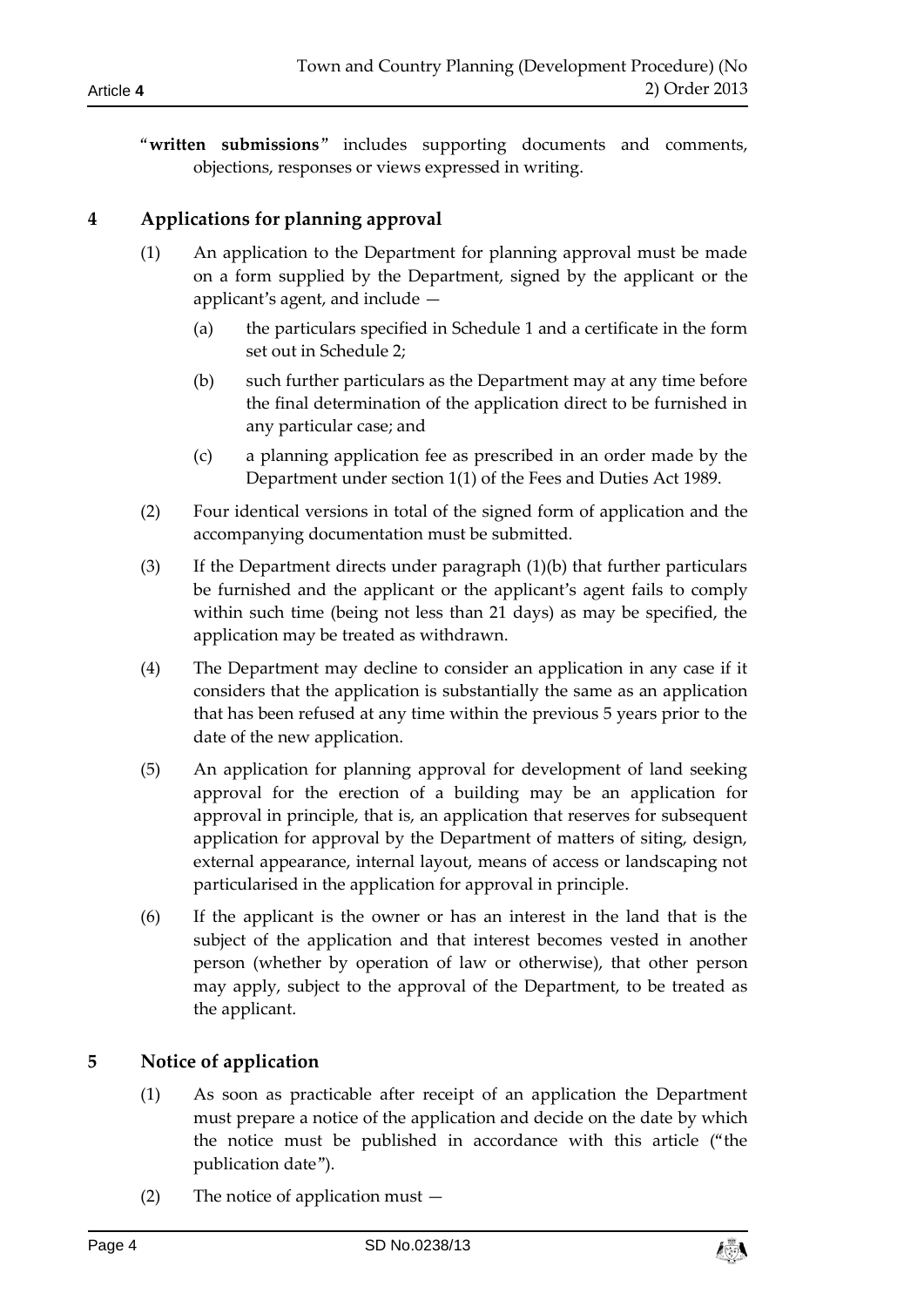- (a) specify the location of, and describe, the land and the proposed development to which the application relates;
- (b) state that any person may make written submissions to the Department with respect to the application before such date as is specified in the notice (not being less than 21 days after the publication date); and
- (c) state that if a person wishes to apply to be treated as an interested person the person must indicate in his or her written submission the relationship between the person's land and the land that is the subject of the application.
- (3) No later than the publication date the Department must
	- (a) send a copy of the notice to the applicant requiring the applicant  $to -$ 
		- (i) send a copy of the notice to every owner and occupier (who is known to the applicant) of the land that is the subject of the application or any part of it; and
		- (ii) display a copy of the notice by fixing it firmly to a building or other structure or object on or near the land that is the subject of the application so that it is easily visible by members of the public from a public highway and is unlikely to become obscured or concealed, and to ensure that it remains so displayed for a period of not less than 21 days;
	- (b) send a copy of the notice and application to the Highways Division of the Department and to the local authority for the district in which the land the subject of the application is situated, which authority must post it in one or more conspicuous places within its district; and
	- (c) cause the notice to be published in at least one newspaper published and circulating in the Island or published by such other means as the Department considers appropriate.

# <span id="page-4-0"></span>**6 Determination of application**

- (1) As soon as practicable after the relevant date the Department must consider an application for planning approval, including any written submissions with respect to it, and determine it.
- (2) In paragraph (1) "the relevant date", in relation to an application, means —
	- (a) the date specified in the notice under article  $5(2)(b)$ ; or
	- (b) if the Department has directed under article 4(1)(b) that further particulars be furnished, the date on which the particulars are received by the Department,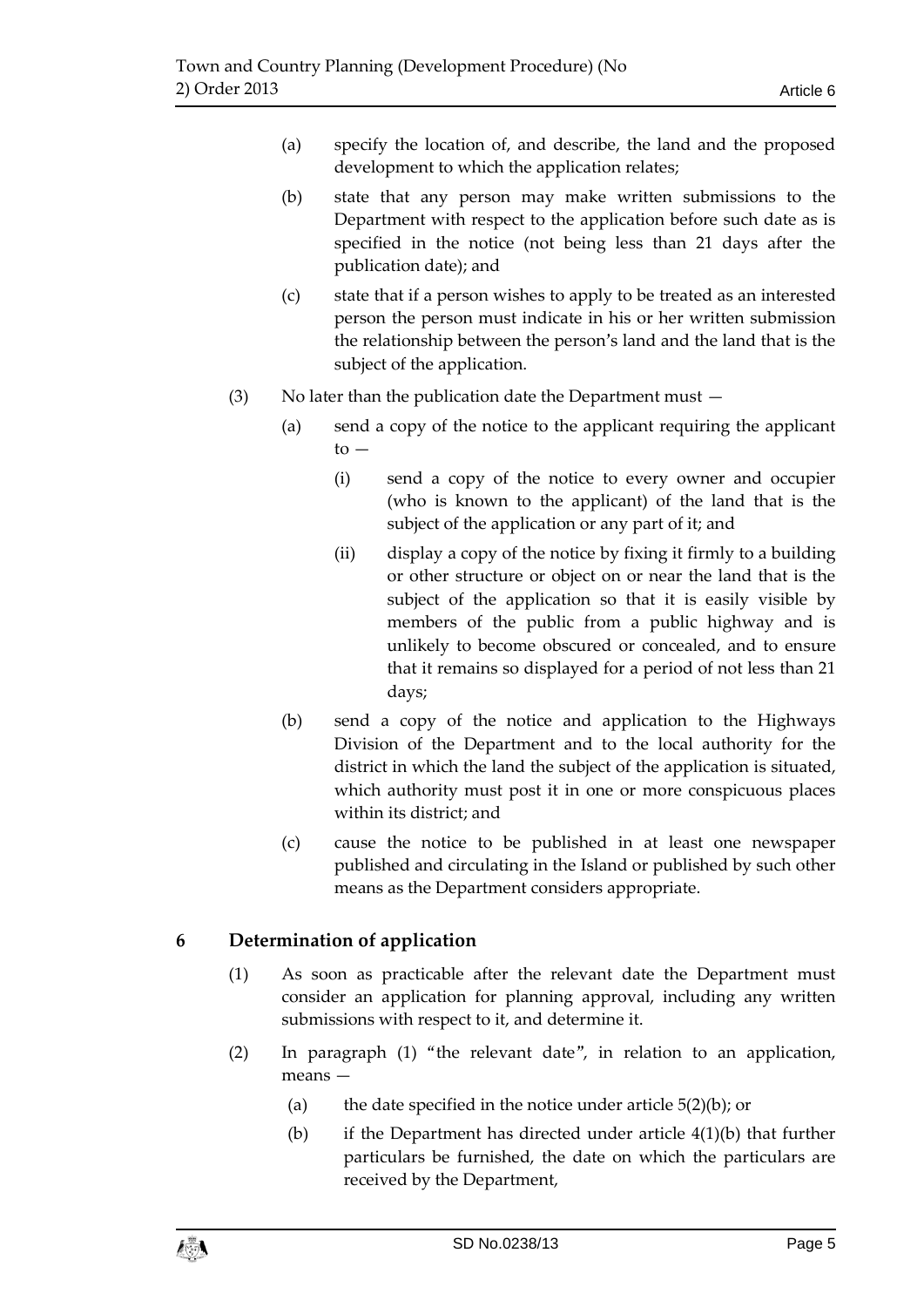whichever is the later.

- (3) When it determines the application the Department must decide which persons (if any) who have made written submissions with respect to the application (whether pursuant to a notice under article 5 or otherwise), other than those referred to in paragraph (4), should be treated as having sufficient interest in the subject matter of the application to take part in any subsequent proceedings relating to the application.
- (4) The persons referred to in paragraph (3) are
	- (a) the applicant or, if there is one, the applicant's agent;
	- (b) the owner and the occupier of any land that is the subject of the application or any other person in whose interest the land becomes vested;
	- (c) any Government Department that has made written submissions relating to planning considerations with respect to the application (whether pursuant to a notice under article 5 or otherwise) that the Department considers material;
	- (d) the Highways Division of the Department; and
	- (e) the local authority in whose district the land the subject of the application is situated.
- (5) Except where a previous application relating to the same land the subject of the application has not been finally disposed of or the Department declines to consider the application under article 4(4), the Department must wherever possible determine an application within 8 weeks of receipt of the application or the last further particulars directed to be furnished under article 4(1)(b), whichever is the earlier.
- (6) The determination of the application does not have effect
	- (a) if an appeal is made under article 8, until the appeal is determined or withdrawn;
	- (b) if no such appeal is made, until the time within which an appeal may be made has expired.
- (7) Except in so far as the approval otherwise provides, a planning approval applies to the land in respect of which it is granted irrespective of any change of ownership or interest in the land.

# <span id="page-5-0"></span>**7 Notice of decision**

- (1) As soon as practicable after the determination of the application under article 6 the Department must give notice in writing of the decision to  $-$ 
	- (a) every interested person; and
	- (b) any other person who has made representations with respect to the application.
- (2) A notice under paragraph (1) must set out —

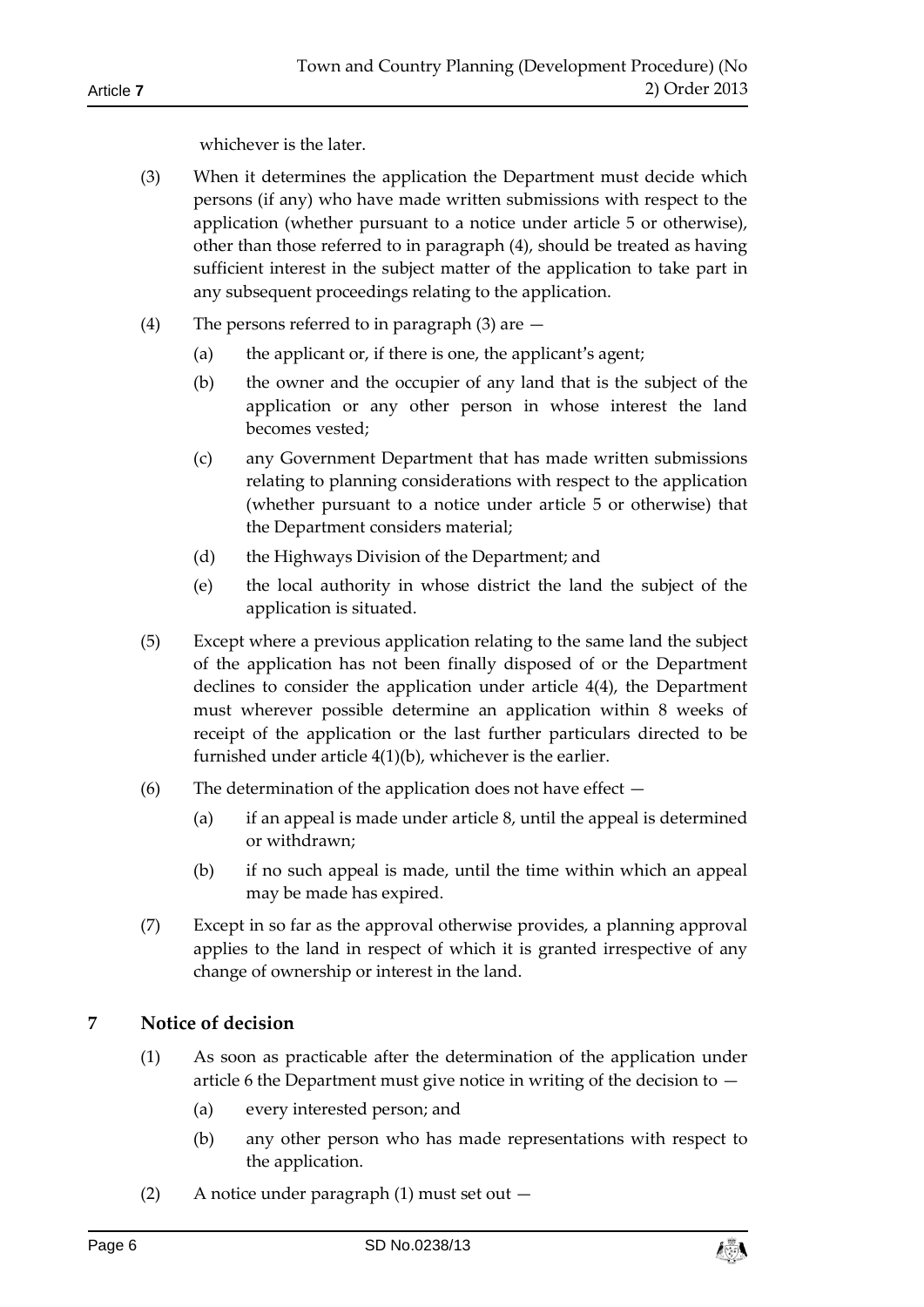- (a) in the case of an approval, the conditions (if any) subject to which the approval is granted and the reasons for them;
- (b) in the case of a refusal, the reasons for it; and
- (c) the effect of article  $6(6)$ ,

and, in the case of a notice given to any of the persons mentioned in paragraph (1)(a), must state that such person may appeal in accordance with article 8.

## <span id="page-6-0"></span>**8 Appeal from decisions of the Department**

- (1) An appeal from a decision of the Department may be made by the applicant or the applicant's agent and any interested person in writing to the Department within 21 days of the date of the notice under article 7, signed by that person and must include —
	- (a) the reasons for making the appeal;
	- (b) payment of a planning appeal fee as prescribed in an order made by the Department under section 1(1) of the Fees and Duties Act 1989; and
	- (c) an election to have the appeal conducted by means of an inquiry or by means of written representation.
- (2) The Department must refer the documentation received under paragraph (1) as soon as practicable to the Chief Secretary.

*Note: section 20 of the Interpretation Act 1976 enables the Chief Secretary's powers under this Order to be delegated.*

- (3) Within 10 working days of the receipt of the documentation, the Chief Secretary must —
	- (a) if the appellant has elected to have the appeal conducted by means of written representation, invite the Department or any interested person within 21 days of the invitation to indicate whether the invitee would prefer an inquiry; and
	- (b) in all cases invite the appellant, the Department and any interested person to send detailed written submissions to the Chief Secretary within 21 days of the date of invitation, which period may be extended on request at the Chief Secretary's discretion, for consideration by the planning inspector.
- (4) With respect to appeals to be conducted by means of written representations only, the Chief Secretary may invite the submission of additional written submissions within 14 days from the date of such invitation.
- (5) If the appellant or any interested person requests the appeal to be conducted by means of an inquiry, the appeal must be conducted by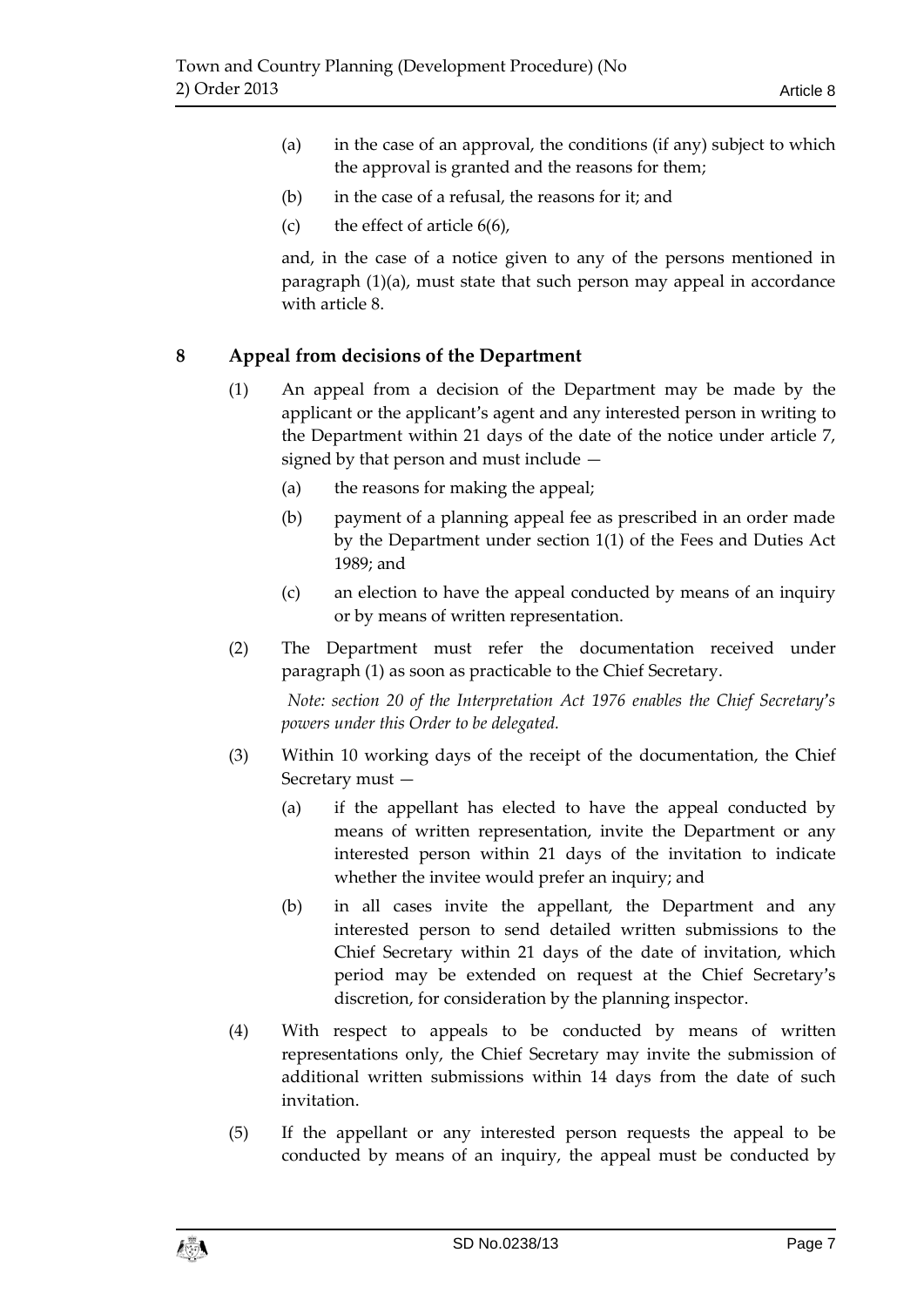such means unless all persons making such a request elect instead for the appeal to be conducted by means of a written representation.

- (6) The Chief Secretary must refer an appeal under paragraph (1) to a planning inspector.
- (7) The planning inspector—
	- (a) must consider the application and any written submissions made with respect to it;
	- (b) may in the case of an inquiry only, hold a pre-inquiry meeting to be convened on his or her behalf by the Chief Secretary;
	- (c) must in the case of an inquiry only, give to the appellant, the Department and every interested person, an opportunity to appear before him or her on a date fixed and to make oral representations and to call and examine witnesses;
	- (d) may invite any Government Department (including any Division of the Department) or any other body or person to provide technical advice; and
	- (e) must make to the Department a report in writing that includes the planning inspector's recommendations as to the determination of the appeal.
- (8) The Department must consider the report of the planning inspector and—
	- (a) must either allow or dismiss the appeal; and
	- (b) may in either case reverse or vary any part of its decision, whether or not the appeal relates to that part.
- (9) As soon as practicable after the determination of the appeal, the Department must give notice in writing of the decision to the appellant and every interested person, and the notice —
	- (a) must include details of where the report of the planning inspector can be viewed; and
	- (b) if, and to the extent that, the decision does not follow the recommendation of the planning inspector, must state the reasons for the decision of the Department.
- (10) The appellant may withdraw the appeal by giving notice in writing to the Chief Secretary at any time before —
	- (a) 7 days from the date scheduled for the commencement of the inquiry; or
	- (b) in the case of the written representation procedure, at any time before the final date of receipt for written submissions.

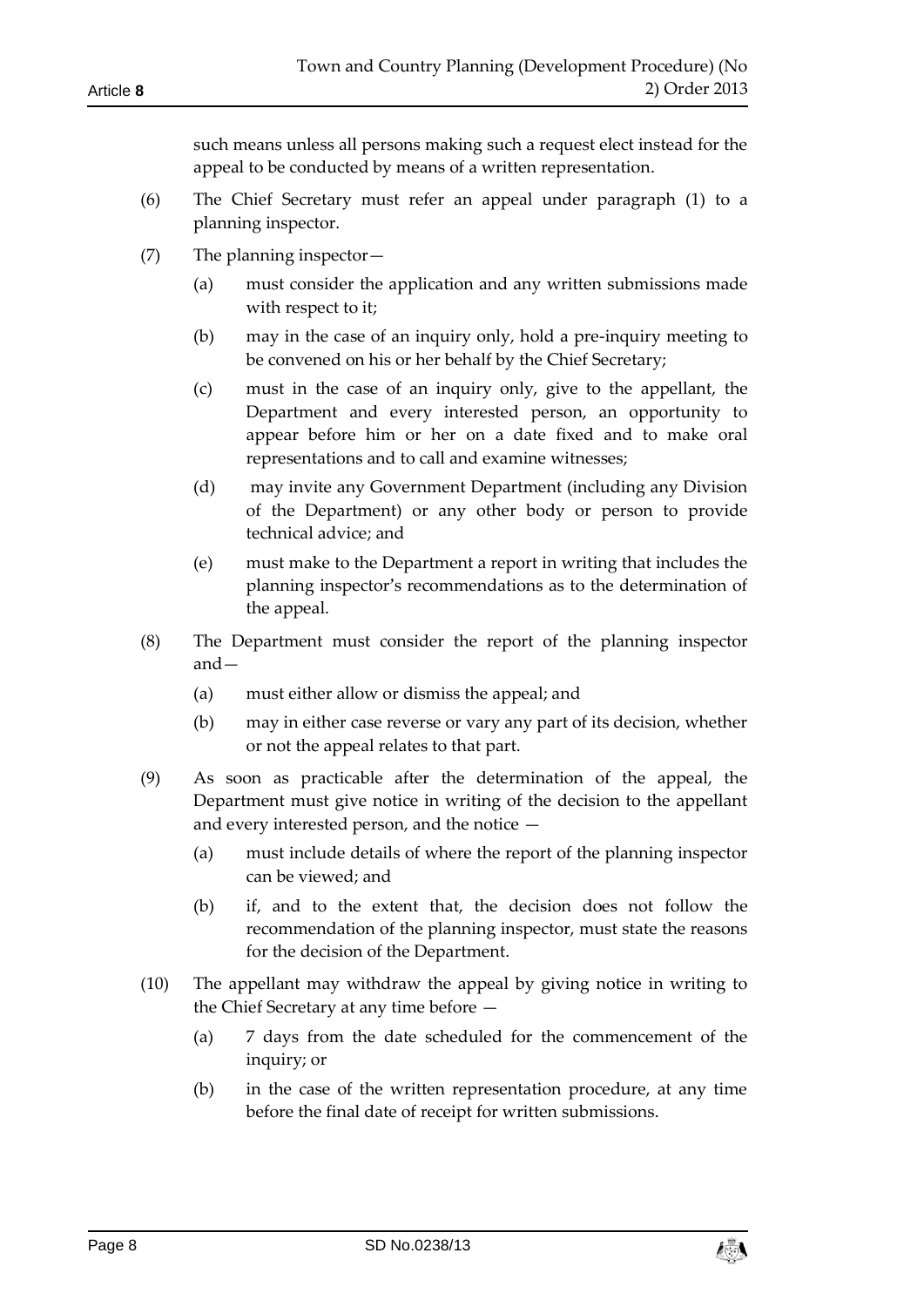# <span id="page-8-0"></span>**9 Payment of costs**

If the appellant fails without reasonable cause to appear at the time and place appointed under article  $8(7)(c)$ , the Department may, within 14 days of the date of the notice under article  $8(9)$ , require him or her to pay the whole, or a specified part of the costs and expenses incurred by it or any interested person in connection with the appeal.

## <span id="page-8-1"></span>**10 Reference of certain applications to the Council of Ministers**

- (1) An application for planning approval
	- (a) in which the Department is the applicant or agent; or
	- (b) which is for the development of land any interest in which is vested in, or which is occupied by or controlled by, the Department,

must be referred to and determined by the Council of Ministers.

- (2) The application must be published by the Department and the notice provisions set out in article 5 apply to any such application.
- (3) Any written submissions made in respect of an application under paragraph (1) or in response to a notice under article 5 –
	- (a) must be sent to the Department within 21 days of the date of the notice;
	- (b) must be sent as soon as practicable by the Department to the Chief Secretary.
- (4) All written submissions must
	- (a) indicate the relationship between the person's land and the land that is the subject of the application;
	- (b) explain the nature of the person's interest in the application; and
	- (c) detail the reasons for supporting or objecting to the proposed development.
- (5) The Council of Ministers may decline to consider an application in any case referred to it under paragraph (1), if it considers that the application is substantially the same as an application that has been refused at any time within the previous 5 years prior to the date of the new application.
- (6) The Chief Secretary must
	- (a) invite every person mentioned in paragraph (11) to send any written submissions to the Chief Secretary within 21 days of the date of invitation, which period may be extended on request at the Chief Secretary's discretion, for consideration by the planning inspector;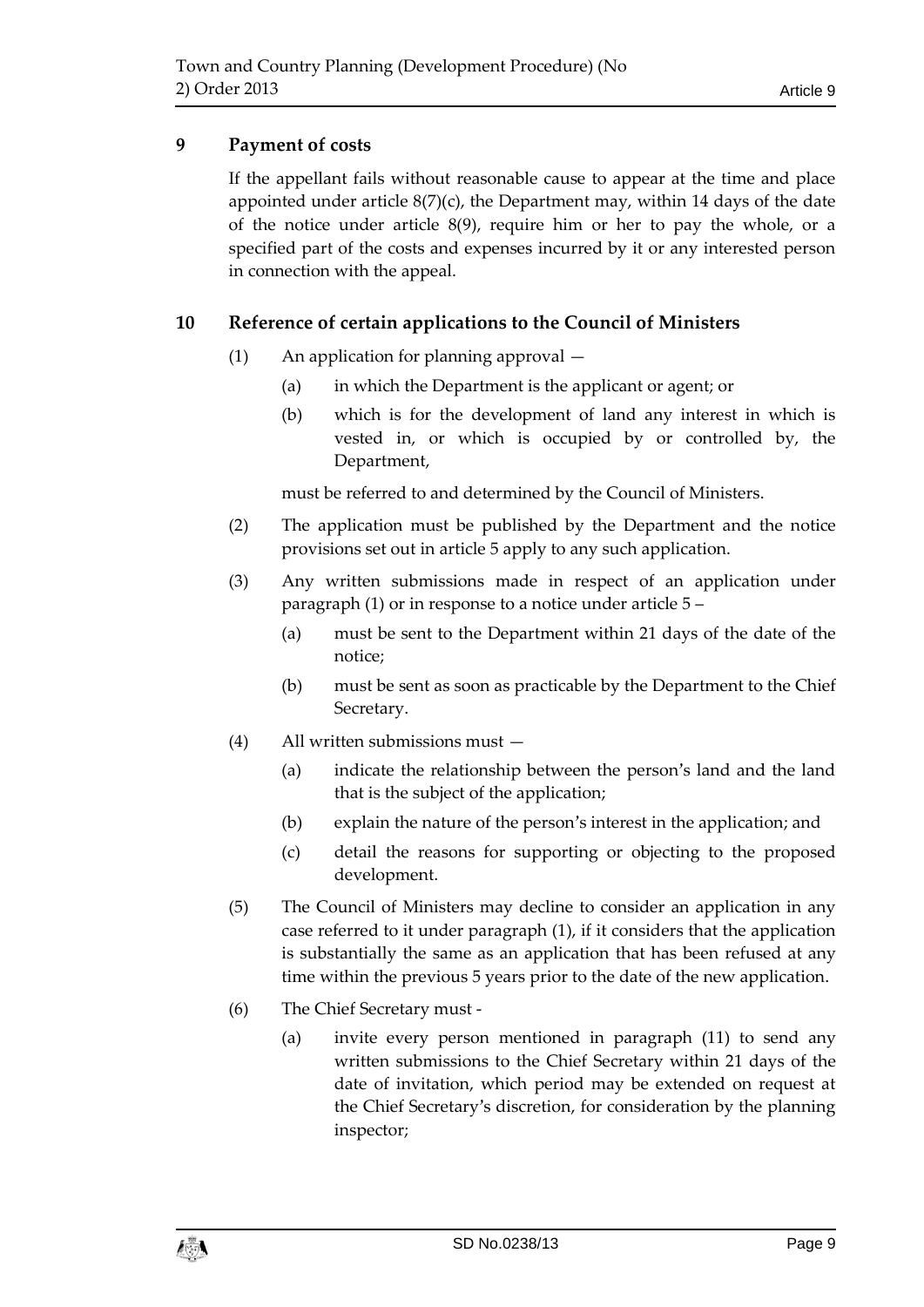- (b) inform those persons that unless any of them requests that the application be conducted by means of an inquiry, the application will be dealt with by means of written representations only.
- (7) The Chief Secretary must refer an application under paragraph (1) to a planning inspector.
- (8) The planning inspector—
	- (a) must consider the application and any written submissions made with respect to it;
	- (b) may in the case of an inquiry only, hold a pre-inquiry meeting to be convened on his or her behalf by the Chief Secretary;
	- (c) may hold an inquiry so as to give every person mentioned in paragraph (11) an opportunity to appear before him or her, to make oral representations and to call and examine witnesses;
	- (d) may invite any Government Department (including any Division of the Department) or any other body or person to provide technical advice; and
	- (e) must submit to the Council of Ministers a report in writing, including the planning inspector's recommendations as to the determination of the application.
- (9) As soon as practicable after the Council of Ministers has considered the recommendations of the planning inspector, the Council of Ministers must determine the application and the Chief Secretary must then give notice in writing of the Council of Ministers' decision to every person mentioned in paragraph (11).
- (10) The notice must
	- (a) include details of where the report of the planning inspector can be viewed;
	- (b) if, and to the extent that, the decision does not follow the recommendation of the planning inspector, state the reasons for the decision; and
	- (c) advise that the decision of the Council of Ministers is binding and final (subject to the possibility of judicial review by petition of doleance).
- (11) The persons are
	- (a) the Department;
	- (b) the applicant (if not the Department);
	- (c) the owner and the occupier of any land that is the subject of the application (if not the Department);
	- (d) the local authority in whose district the land is situated;
	- (e) any person who is requested by the planning inspector to provide technical advice; and

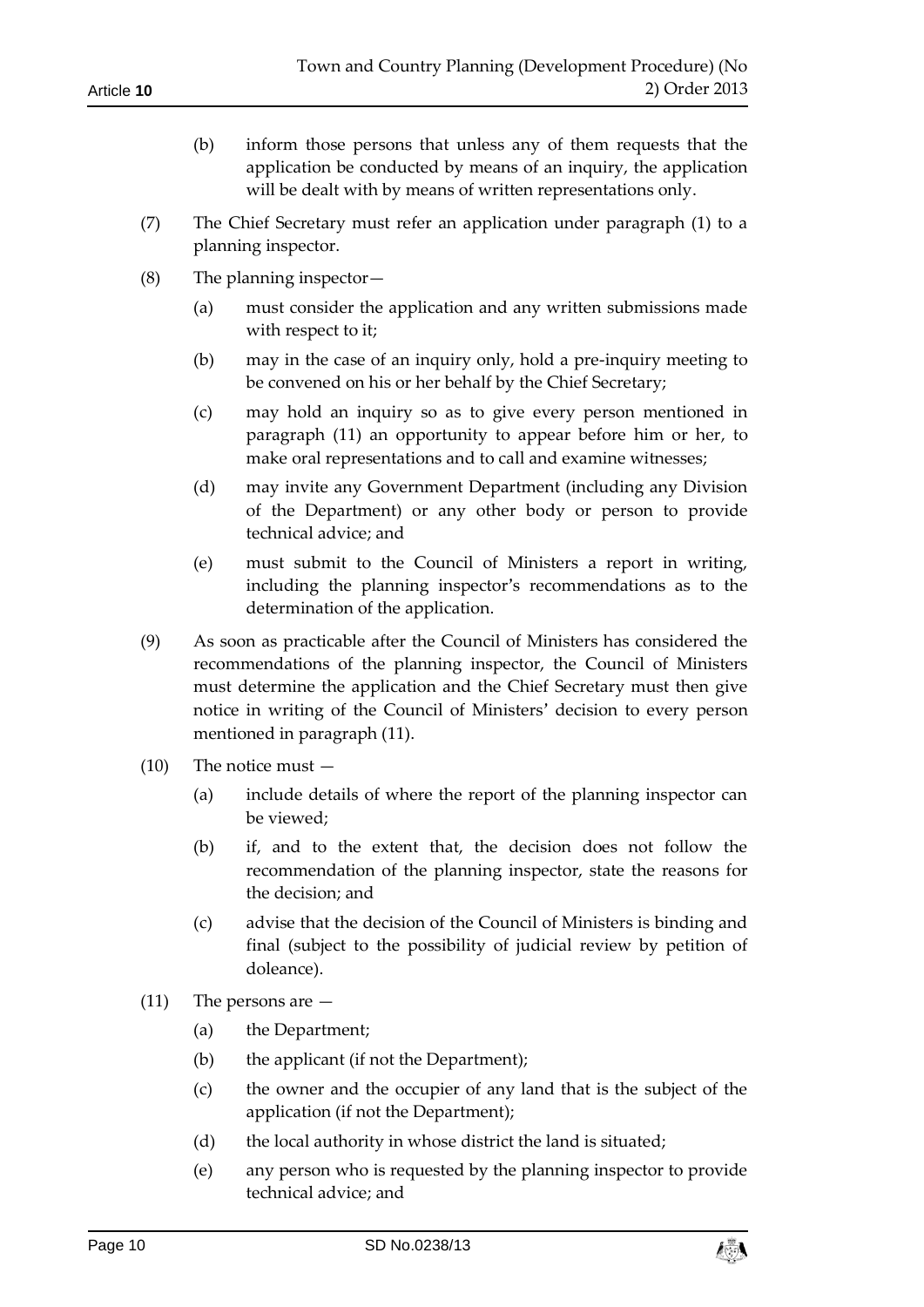(f) any person who has made written submissions (whether pursuant to a notice under article 5 or otherwise) with respect to the application.

## <span id="page-10-0"></span>**11 Called-in applications by the Council of Ministers**

- (1) Where the Council of Ministers has issued a direction under section 11(1) of the Act that an application for planning approval must be referred to it and determined by it ("called-in"), that application must be referred to and determined by the Council of Ministers.
- (2) The Chief Secretary must publish a notice in at least one newspaper circulating in the Island which must—
	- (a) state that the application has been called-in by the Council of Ministers;
	- (b) invite written submissions to be sent to the Chief Secretary with respect to it within 21 days from the date of the notice, which period may be extended on request at the Chief Secretary's discretion;
	- (c) state that the application will be conducted by means of an inquiry.
- (3) Any written submissions must
	- (a) indicate the relationship between the person's land and the land that is the subject of the application;
	- (b) explain the nature of the person's interest in the application; and
	- (c) detail the nature of their reasons for supporting or objecting to the proposed development.
- (4) The Chief Secretary must refer an application under paragraph (1) to a planning inspector.
- (5) The planning inspector—
	- (a) must consider the application and any written submissions made with respect to it;
	- (b) may hold a pre-inquiry meeting to be convened on his or her behalf by the Chief Secretary;
	- (c) must hold an inquiry so as to give the applicant and any other person who wishes to do so an opportunity to appear before him or her and to make oral representations and to call and examine witnesses;
	- (d) may invite any Government Department (including any Division of the Department) or any other body or person to provide technical advice; and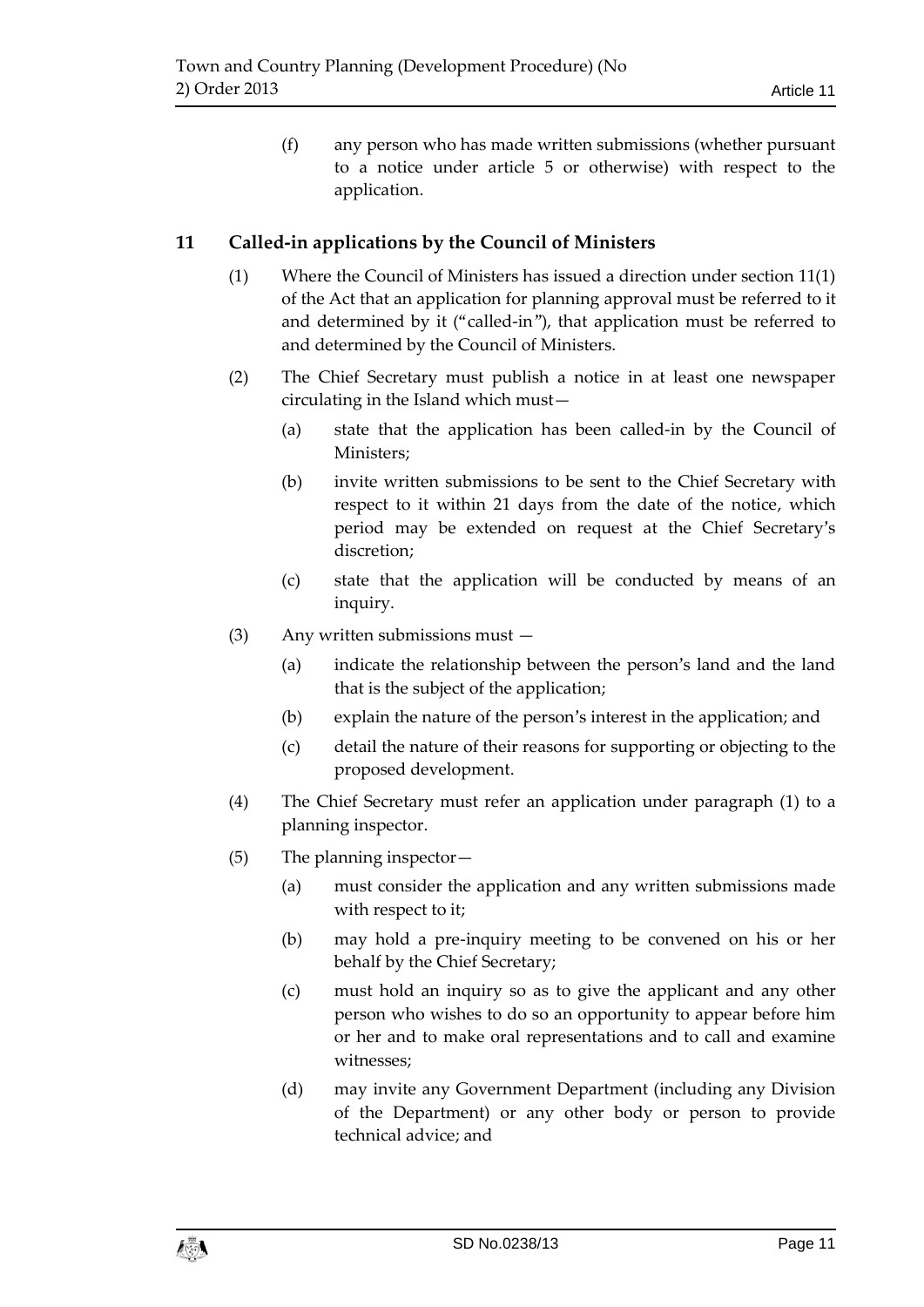- (e) must submit to the Council of Ministers a report in writing, including the planning inspector's recommendations as to the determination of the application.
- (6) If the Council of Ministers refuses planning approval on an application under this article (or if it is deemed to have been refused following a resolution by Tynwald under section 11(2)(b) of the Act), the decision notice must be issued by the Chief Secretary as soon as practicable to every person mentioned in article 10(11).
- (7) If Tynwald does not resolve to annul the decision of the Council of Ministers so that it has effect under section 11(2) of the Act, the Chief Secretary must give notice in writing of the decision to every person mentioned in article 10(11).
- (8) The notice must
	- (a) include details of where the report of the planning inspector may be viewed;
	- (b) if, and to the extent that, the decision does not follow the recommendation of the planning inspector, state the reasons for the decision; and
	- (c) advise that the decision is binding and final (subject to the possibility of judicial review by petition of doleance).

# <span id="page-11-0"></span>**12 Inquiry and written representation procedure**

Schedule 3 applies to proceedings conducted by a planning inspector under articles 8(7),10(8) or 11(5).

### <span id="page-11-1"></span>**13 Other applications**

The previous provisions of this Order apply with any necessary modifications  $to -$ 

- (a) applications under section 10(3) of the Act (variation or discharge of conditions); and
- (b) applications for such approval as is mentioned in section  $10(6)(d)$ of the Act (reserved matters),

as they apply to applications for planning approval.

# <span id="page-11-2"></span>**14 Duration of planning approval**

- (1) Planning approval granted under this Order is taken to be granted subject to the condition that the development must be begun —
	- (a) no later than the end of the period as may be specified in the decision notice relating to the grant; or
	- (b) if no such period is specified, the period of 4 years beginning with the date on which it is granted.

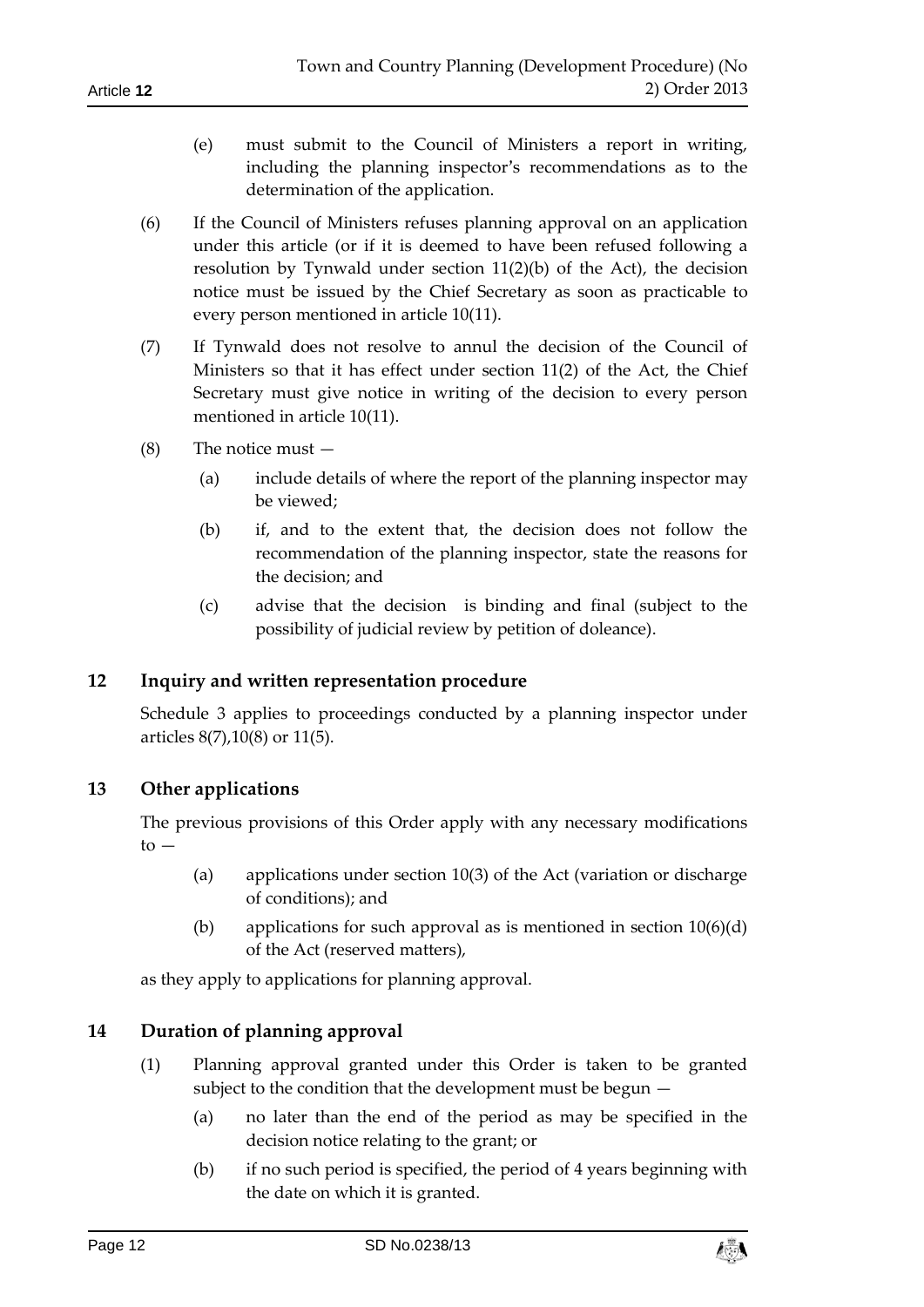- (2) The period specified under paragraph (1)(a) must not exceed 4 years unless there are special circumstances justifying a longer period.
- (3) A person interested in the land to which a grant of planning approval relates may, before the end of the period referred to in paragraph (1), apply in writing to the Department for an extension of that period and the Department may, if it considers that there has been no material change in circumstances, extend that period.

# <span id="page-12-0"></span>**15 Transitional provision**

Any application for planning approval made but not finally determined under the Town and Country Planning (Development Procedure) Order 2005<sup>2</sup> before this Order comes into operation is to be determined in accordance with that Order as if this Order had not been made.

## <span id="page-12-1"></span>**16 Revocations**

The Town and Country Planning (Development Procedure) Order 2005 and the Town and Country (Development Procedure) Order 2013<sup>3</sup> are revoked.

## **MADE 21 JUNE 2013**

**D C CRETNEY** *Minister for Infrastructure*

 $\overline{a}$ 

<sup>2</sup> SD 251/05

<sup>3</sup> SD 184/13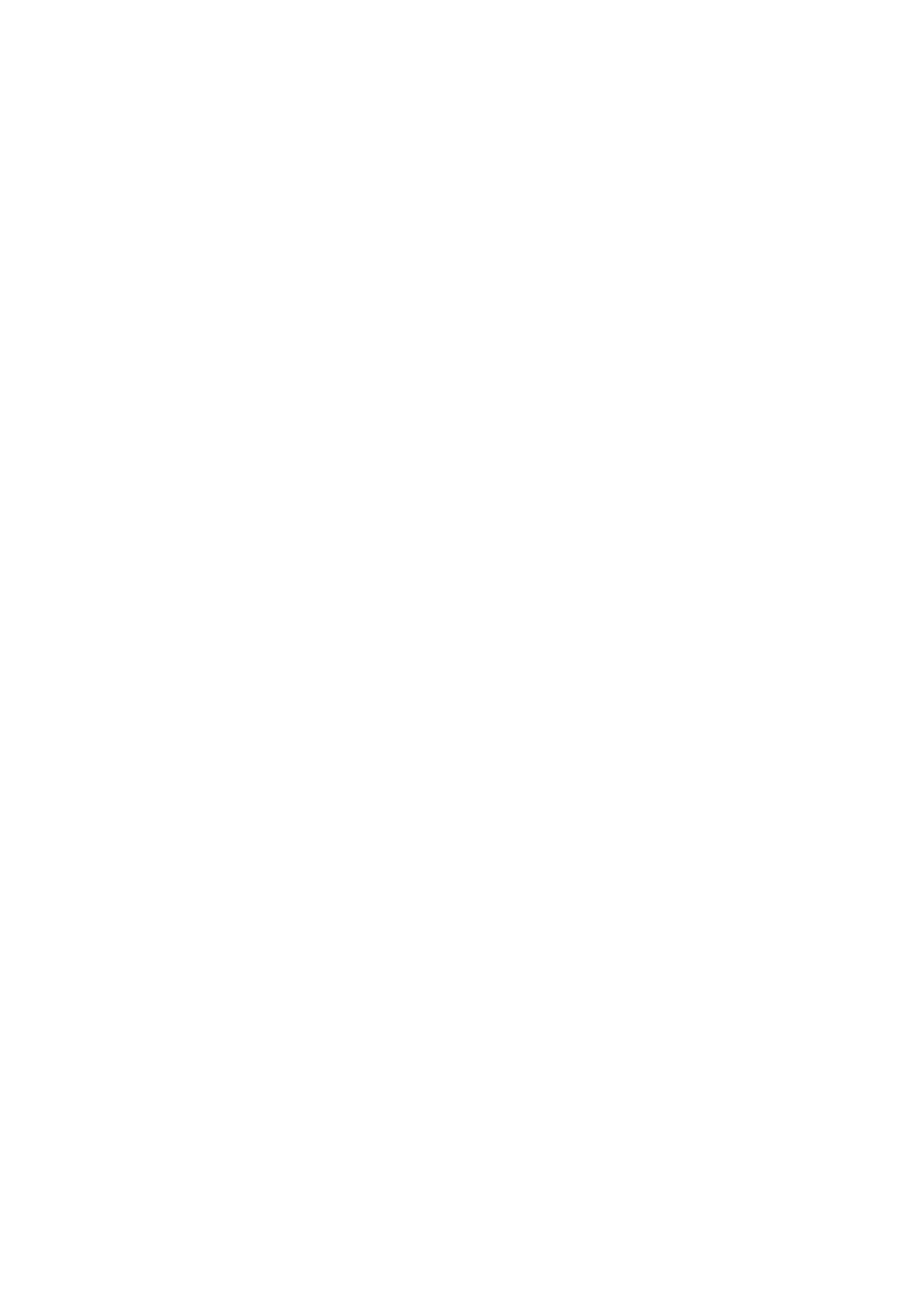### **SCHEDULE 1**

#### [Article  $4(1)(a)$ ]

# <span id="page-14-1"></span><span id="page-14-0"></span>**PARTICULARS TO BE INCLUDED WITH APPLICATIONS FOR PLANNING PERMISSION**

# **1 All applications**

## (1) This paragraph applies to  $-$

- (a) applications for planning approval; and
- (b) applications for such approval as is mentioned in section  $10(6)(d)$ of the Act (reserved matters).
- (2) Subject to sub-paragraph (3), every application to which this paragraph applies must include an accurate and up-to-date site location plan to a scale of 1:500 or 1:1250 on which —
	- (a) there is clearly marked a north point;
	- (b) the site that is the subject of the application is clearly defined with a red line;
	- (c) the boundary of the entire land owned or occupied by the applicant is clearly defined with a blue line (irrespective of how much of this land relates to the application); and
	- (d) there is illustrated the relationship of the site to adjoining land and buildings, to any highway serving the site, and to the nearest settlement or other familiar point of reference.
- (3) However, the illustration referred to in sub-paragraph (2)(d) may consist of a separate plan not exceeding a scale of 1:10,000.
- (4) Every application to which paragraph (1) applies must include a certificate in the form set out in Schedule 2 (Certificate of Land Ownership). No application will be processed until such time as the certificate is submitted.

# **2 All applications except those for approval in principle or change of use**

- (1) This paragraph applies to  $-$ 
	- (a) applications for planning approval, except
		- (i) approval in principle (within the meaning set out in article 4(5); or
		- (ii) approval to development consisting of a change in the use of a building and not involving building or engineering operations;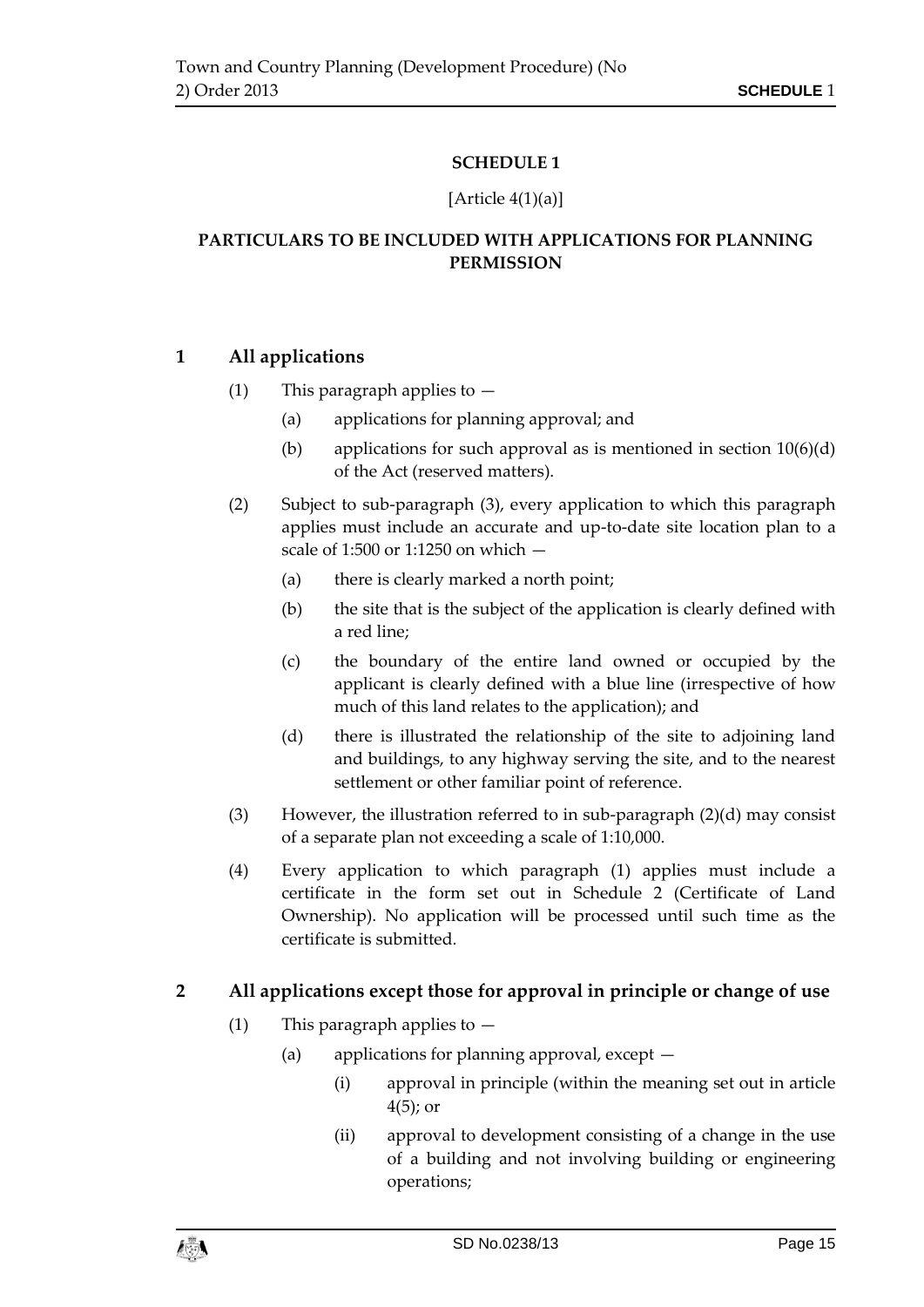- (b) applications for such approval as is mentioned in section  $10(6)(d)$ of the Act.
- (2) Every application to which this paragraph applies must also include
	- (a) a site plan to a scale of not less than 1:500 on which are indicated accurately —
		- (i) the position of all buildings, both existing and proposed;
		- (ii) the position of any driveways and vehicular access, both existing and proposed
		- (iii) the position of all proposed engineering operations, including service trenches, drains, sewers, paving, fences, and walls;
		- (iv) the position and extent of all existing trees and
		- (v) the position and nature of all proposed landscaping; and
	- (b) plans, elevations and sections of all proposed buildings and structures to a scale of not less that 1:100, fully dimensional using metric units and annotated so as to specify —
		- (i) the material and nature of all external finishes; and
		- (ii) floor or base levels relative to a fixed datum outside the site plan required by head (a).

### **3 Applications for change of use only**

An application for approval to develop consisting of a change in the use of a building and not involving external building or engineering operations must include dimensioned floor lay-out plans of the existing and proposed use that clearly show —

- (a) the arrangement of the rooms in the building; and
- (b) the means of access to and egress from the building.

#### **4 Applications for approval of reserved matters**

Every application for such approval as is mentioned in section 10(6)(d) of the Act must also include details of the approval in principle to which the application relates.

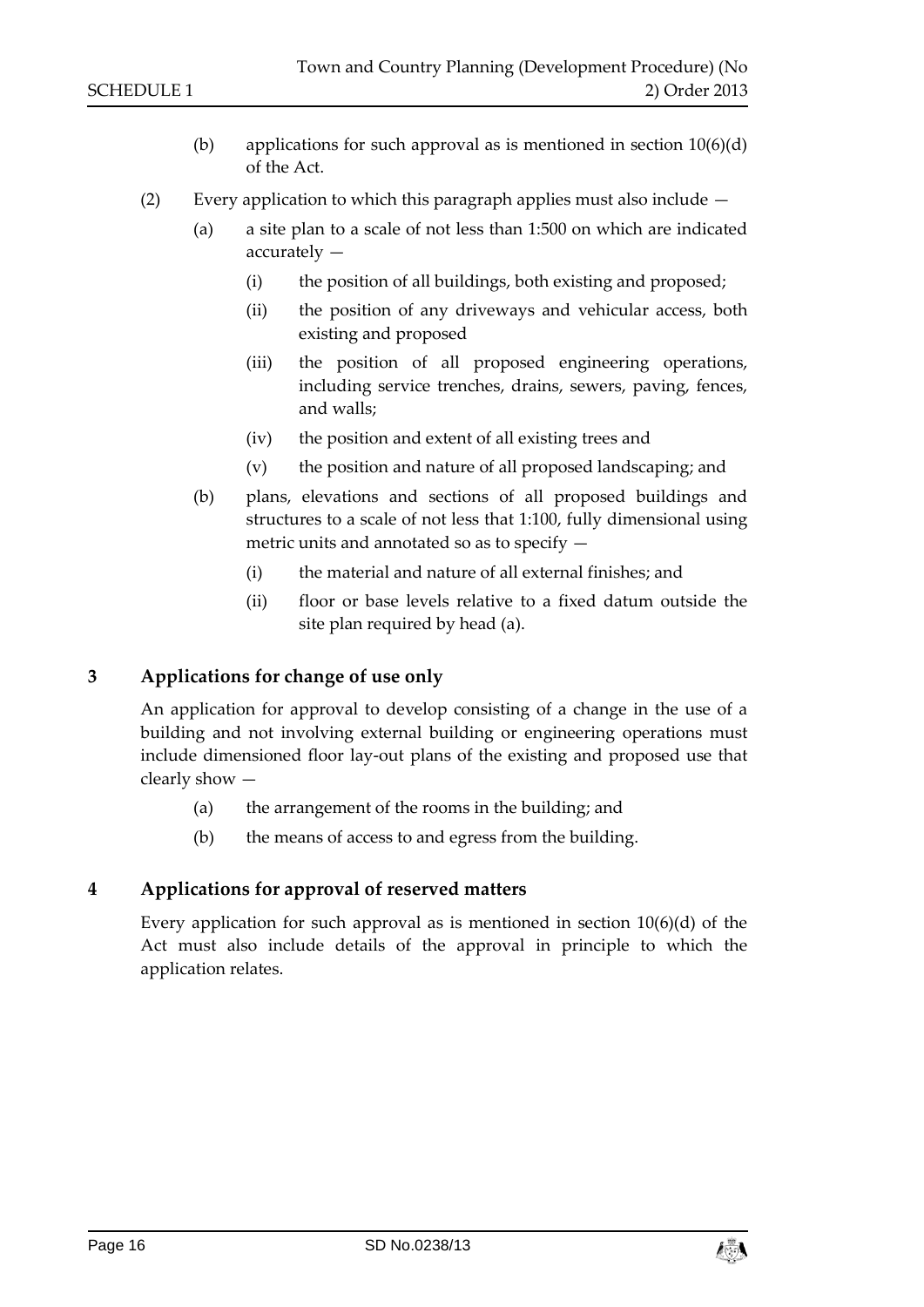### **SCHEDULE 2**

#### [Article  $4(1)(a)$ ]

#### **FORM OF CERTIFICATE**

#### TOWN AND COUNTRY PLANNING ACT 1999

#### <span id="page-16-1"></span><span id="page-16-0"></span>TOWN AND COUNTRY PLANNING (DEVELOPMENT PROCEDURE) (No. 2) ORDER 2013

#### CERTIFICATE OF LAND OWNERSHIP

This certificate provides confirmation that the owner of the land which is the subject matter of the application is either the applicant or is fully aware of the application.

The certificate constitutes a statement of ownership and is **not** proof of ownership.

The applicant is requested to complete either Statement A or Statement B and return the completed certificate and planning application form and any supporting documents.

NO APPLICATION WILL BE PROCESSED UNTIL SUCH TIME AS THE CERTIFICATE IS SUBMITTED.

### **1. STATEMENT A: Land owner is applicant**

I certify that the accompanying application is made by or on behalf of the owner of the land, namely:

…………………………………………………………………………………………… ………..(full names in CAPITAL letters)

who is  $-$ 

- (a) the full\*/limited\* owner of the freehold\*/leasehold\* estate in the land (\*delete as appropriate); and
- (b) in full possession of every part of the land to which the application relates.

If the application is made on behalf of the land owner, a certified copy of the power of authority signed by the owner authorising the application on his behalf must be attached.

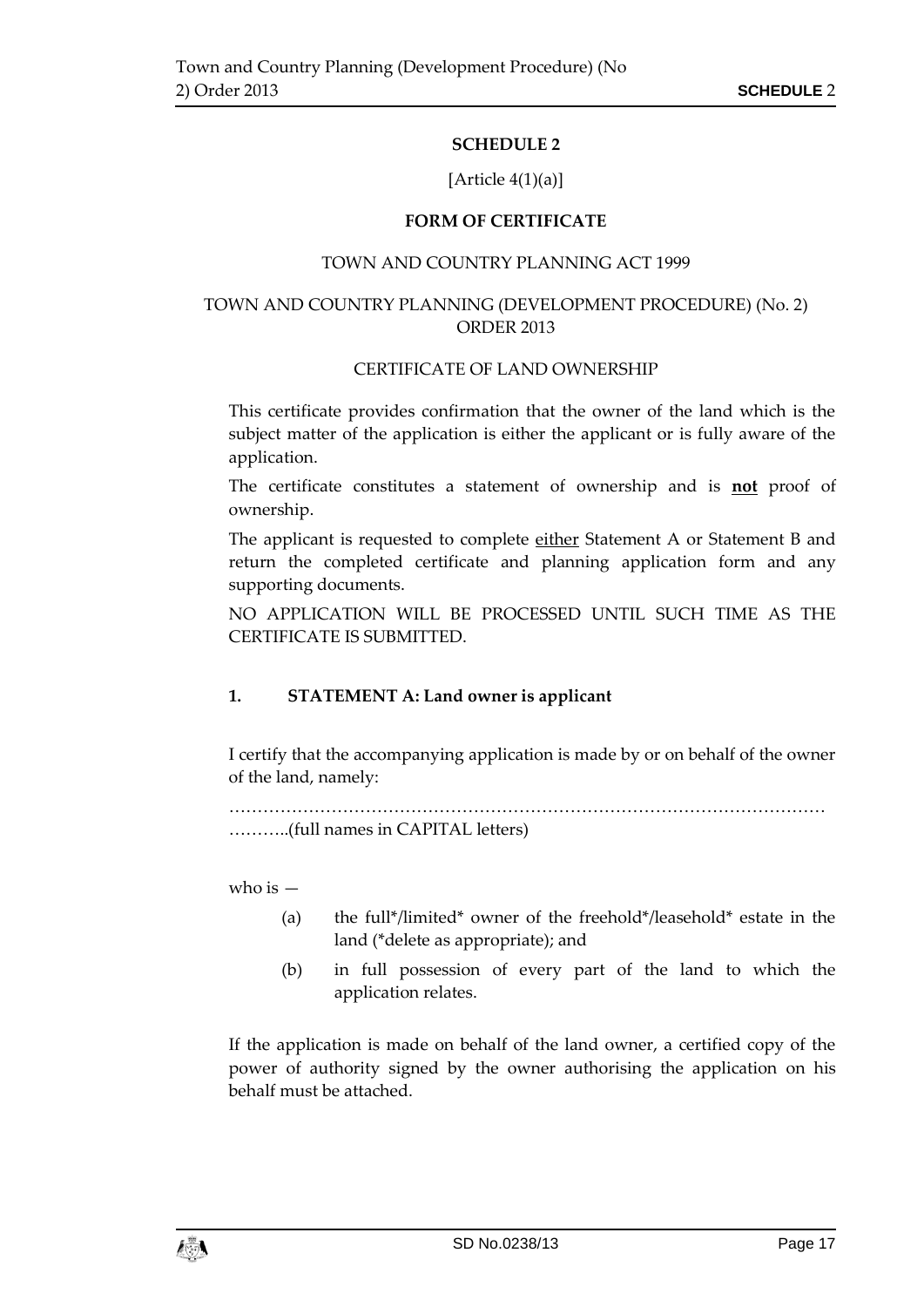#### **2. STATEMENT B: Land owner is not applicant**

I certify that appropriate written notice of the accompanying application has been given by or on behalf of the applicant to —

- (a) the land owner; and
- (b) any person who at the time of the making of the application was —
	- (i) a person then in actual possession;
	- (ii) the trustee of a trust or settlement if a beneficiary under the trust or settlement was in actual possession and no person other than such a beneficiary was entitled to enter into actual possession within a period of 40 years; and
	- (iii) a person (not being a person falling within(a) or (b)) entitled to enter into actual possession within a period of 40 years.

The persons upon whom notice was issued are —

Signature: Applicant/Agent ……………………………………………………………

Date……………...............

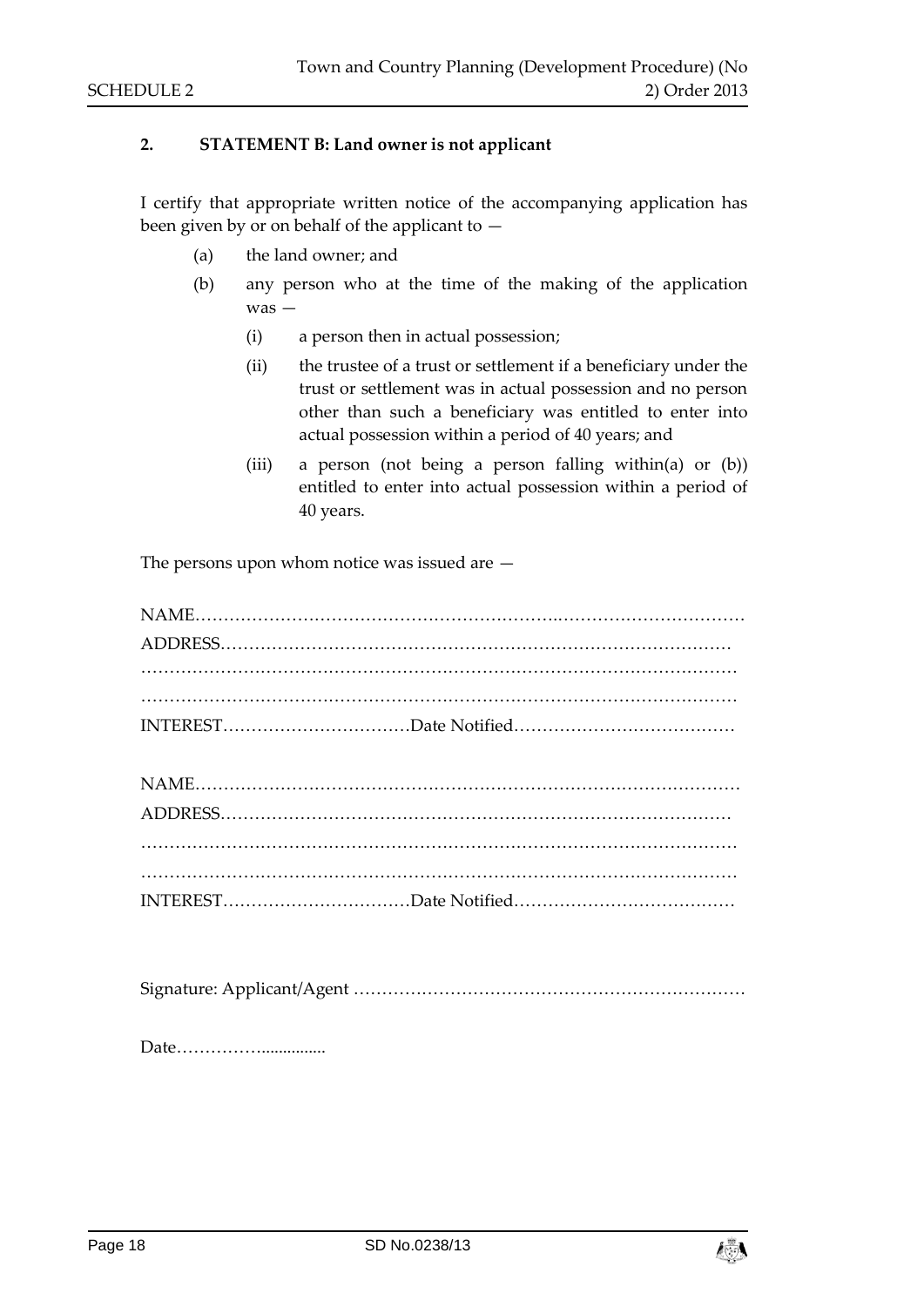# **SCHEDULE 3**

### [Article 12]

### <span id="page-18-0"></span>**INQUIRY AND WRITTEN REPRESENTATION PROCEDURE**

## <span id="page-18-1"></span>**1 Interpretation**

In this Schedule —

- "**inquiry**" means proceedings conducted by a planning inspector under articles 8(7), 10(8) or article 11(5);
- "**written representation procedure**" means proceedings conducted by a planning inspector under article 8(7) or article 10(8) by consideration of written submissions only.

# **2 Procedure at inquiry**

- (1) Except as otherwise provided in this Schedule, the planning inspector is to determine the procedure at an inquiry.
- (2) At the start of the inquiry the planning inspector must identify what are, in the inspector's opinion, the main issues to be considered at the inquiry and any matters on which the person requires further explanation from the persons entitled or permitted to appear.
- (3) Nothing in sub-paragraph (2) precludes any person entitled or permitted to appear from referring to issues that the planning inspector considers relevant to the consideration of the application or appeal but which were not issues identified by the inspector under to that sub-paragraph.
- (4) Unless in any particular case the planning inspector otherwise determines, the Department begins and the applicant has the right of final reply; and the other persons entitled or permitted to appear are to be heard in such order as the planning inspector may determine.
- (5) The planning inspector may
	- (a) require any person appearing or present at an inquiry who, in the planning inspector's opinion, is behaving in a disruptive manner to leave; and
	- (b) refuse to permit that person to return; or
	- (c) permit the person to return only on such conditions as the planning inspector may specify,

but any such person may submit to the planning inspector any evidence or other matter in writing before the close of the inquiry.

(6) The planning inspector may proceed with an inquiry in the absence of any person entitled to appear at it.

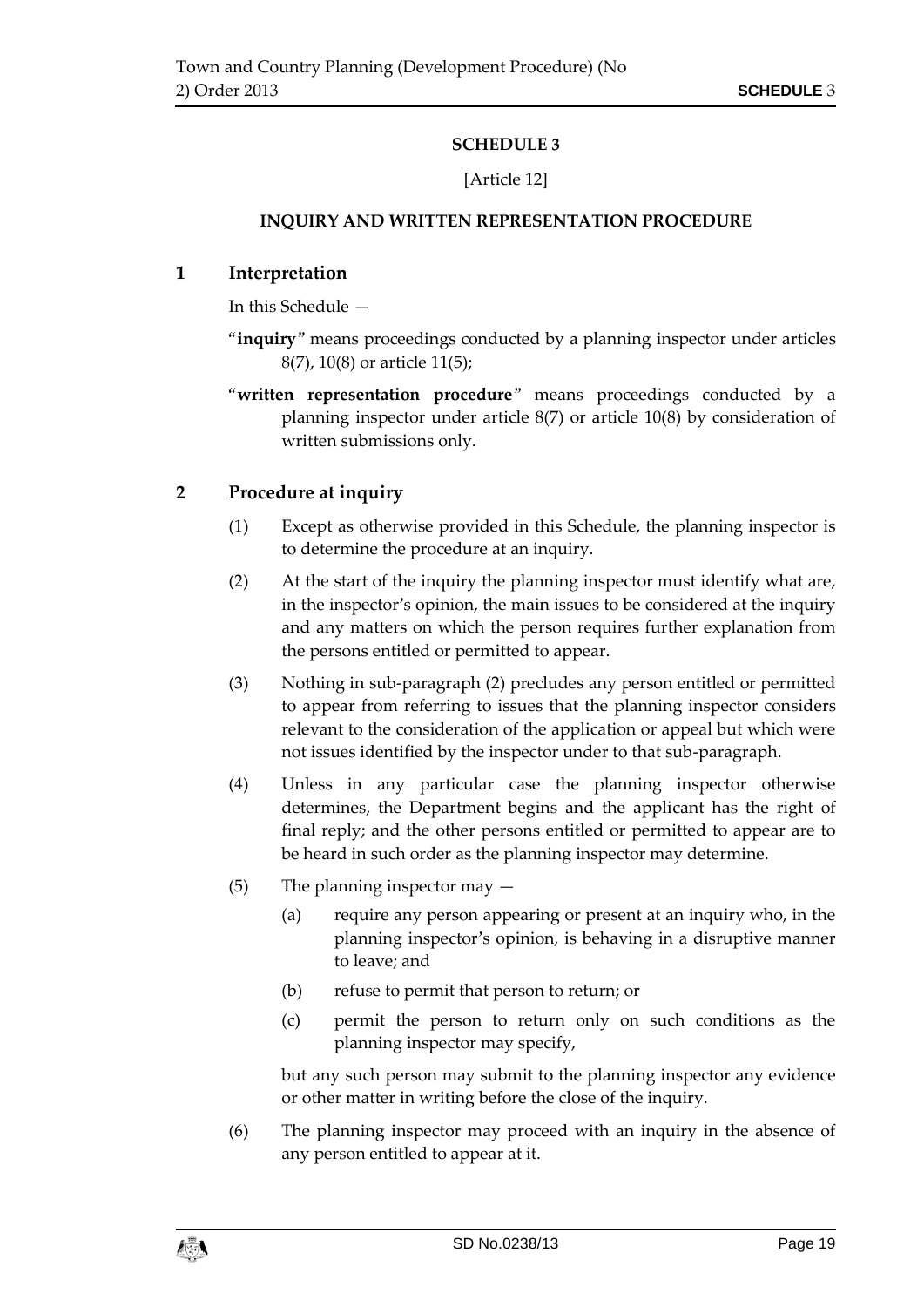- (7) The planning inspector may take into account any written submission or evidence or any other document received from any person before an inquiry opens or during the inquiry provided that the planning inspector discloses it at the inquiry.
- (8) The planning inspector may from time to time adjourn an inquiry and, if the date, time and place of the adjourned inquiry are announced at the inquiry before the adjournment, no further notice is required.
- (9) The planning inspector may make an unaccompanied inspection of the land before or during an inquiry without giving notice of his or her intention to the persons entitled to appear at the inquiry.
- (10) During an inquiry or after its close, the planning inspector
	- (a) may inspect the land either unaccompanied or in the company of the applicant, the Department and any other person entitled to appear at the inquiry; and
	- (b) must make such an inspection if so requested by the applicant or the Department before or during an inquiry.
- (11) In all cases where the planning inspector intends to make an accompanied site inspection he or she must announce during the inquiry the date and time at which the inspection is intended to take place.
- (12) The planning inspector is not bound to defer an inspection of the kind referred to in sub-paragraph (10) if a person there mentioned is not present at the time appointed.

### **3 Evidence**

- (1) A person entitled to appear at an inquiry is entitled to call evidence and to cross-examine persons giving evidence, but, subject to sub-paragraphs (2) and (3), the calling of evidence and the cross-examination of persons giving evidence is otherwise at the discretion of the planning inspector,
- (2) The planning inspector may refuse to permit
	- (a) the giving or production of evidence;
	- (b) the cross-examination of persons giving evidence; or
	- (c) the presentation of any other matter,

that the planning inspector considers to be irrelevant or repetitious; but where he or she refuses to permit the giving of oral evidence, the person wishing to give the evidence may submit any evidence or other matter in writing before the close of the inquiry.

(3) The planning inspector may direct that facilities are afforded to any person appearing at an inquiry to take or obtain copies of documentary evidence open to public inspection.

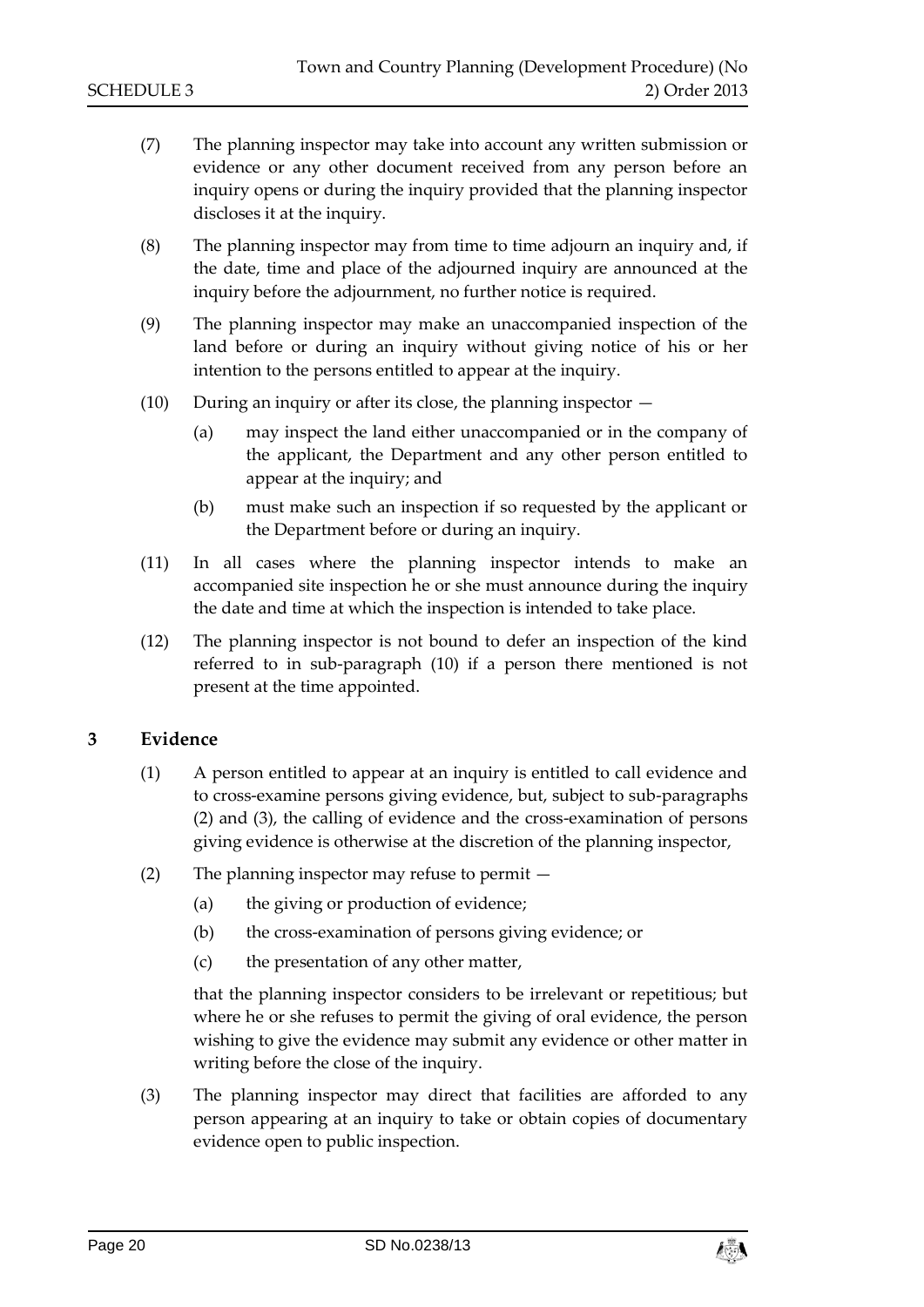## **4 Written representation procedure**

- (1) The written representation procedure requires the planning inspector to take into account all written submissions received from the Department, the appellant or the appellant's agent and any interested person.
- (2) The planning inspector may make an unaccompanied inspection of the land at any time during consideration of the written submissions without giving notice of his or her intention to —
	- (a) the Department; or
	- (b) the appellant or the appellant's agent; or
	- (c) the owner of the land who is not the appellant; or
	- (d) any interested person who has made written submissions to the appeal.
- (3) In the case of proceedings under article 10(8), references in this paragraph to "appellant" or "appellant's agent" must be construed as references to the "applicant" or the "applicant's agent" and any reference to "interested person" be construed as reference to "any person".